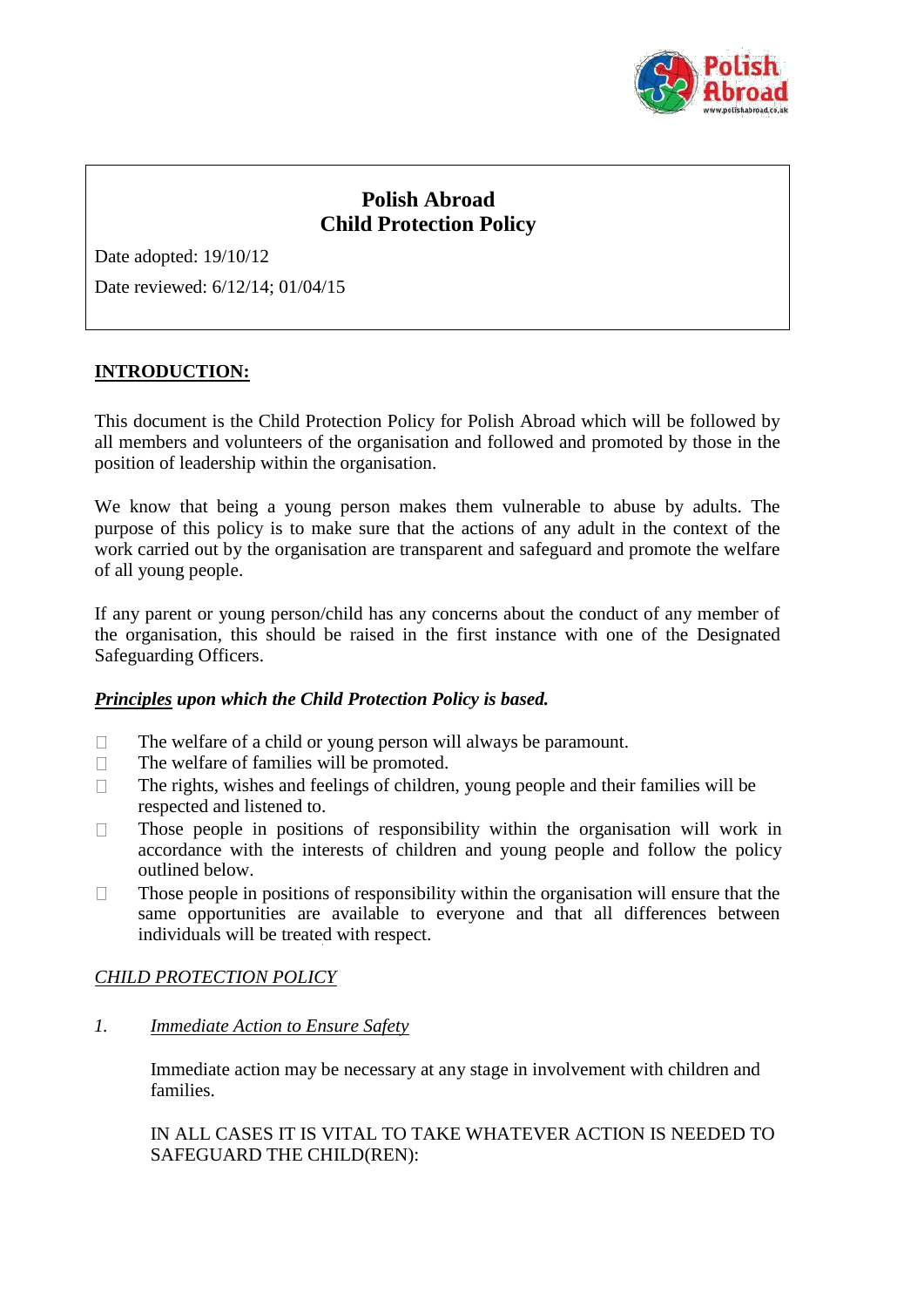- $\Box$ If emergency medical attention is required this can be secured by calling an ambulance (dial 999/112) or taking a child to the nearest Accident and Emergency Department.
- If a child is in immediate danger the police should be contacted (dial 999/112)  $\Box$ as they alone have the power to remove a child immediately if protection is necessary, via Police Protection Order.

## *2. Recognition of Abuse or Neglect*

Abuse or neglect of a child is caused by inflicting harm, or by failing to act to prevent harm. Children may be abused in a family or in an institutional or community setting: by those known to them or more rarely by a stranger.

### Physical Abuse

Physical abuse may involve hitting, shaking, throwing, poisoning, burning or scalding, drowning, suffocating, or otherwise causing physical harm to a child. Physical harm may also be caused when a parent or carer feigns the symptoms, of, or deliberately causes ill health to a child whom they are looking after. This situation is commonly described using terms such as, fabricated illness by proxy or Munchausen Syndrome by proxy.

#### Emotional Abuse

Emotional abuse is the persistent emotional ill treatment of a child such as to cause severe and persistent adverse effects on the child's emotional development. It may involve conveying to children that they are worthless or unloved, inadequate, or valued only in so far as they meet the needs of another person. It may feature age or developmentally inappropriate expectations being imposed on children. It may involve causing children frequently to feel frightened or in danger, or the exploitation or corruption of children. Some level of emotional abuse is involved in all types of ill treatment of a child though it may occur alone.

### Sexual Abuse

Sexual abuse involves forcing or enticing a child or young person to take part in sexual activities, whether or not the child is aware of what is happening. The activities may involve physical contact, including penetrative (eg rape or buggery) or non-penetrative acts. This may include non-penetrative acts. They may include non-contact activities, such as involving children in looking at, or in the production of, pornographic material, or watching sexual activities, or encouraging children to behave in sexually inappropriate ways.

### Neglect

Neglect is the persistent failure to meet a child's basic physical and/or psychological needs, likely to result in the serious impairment of the child's health or development. It may involve a parent or carer failing to provide adequate food, shelter and clothing, failing to protect a child from physical harm or danger, or the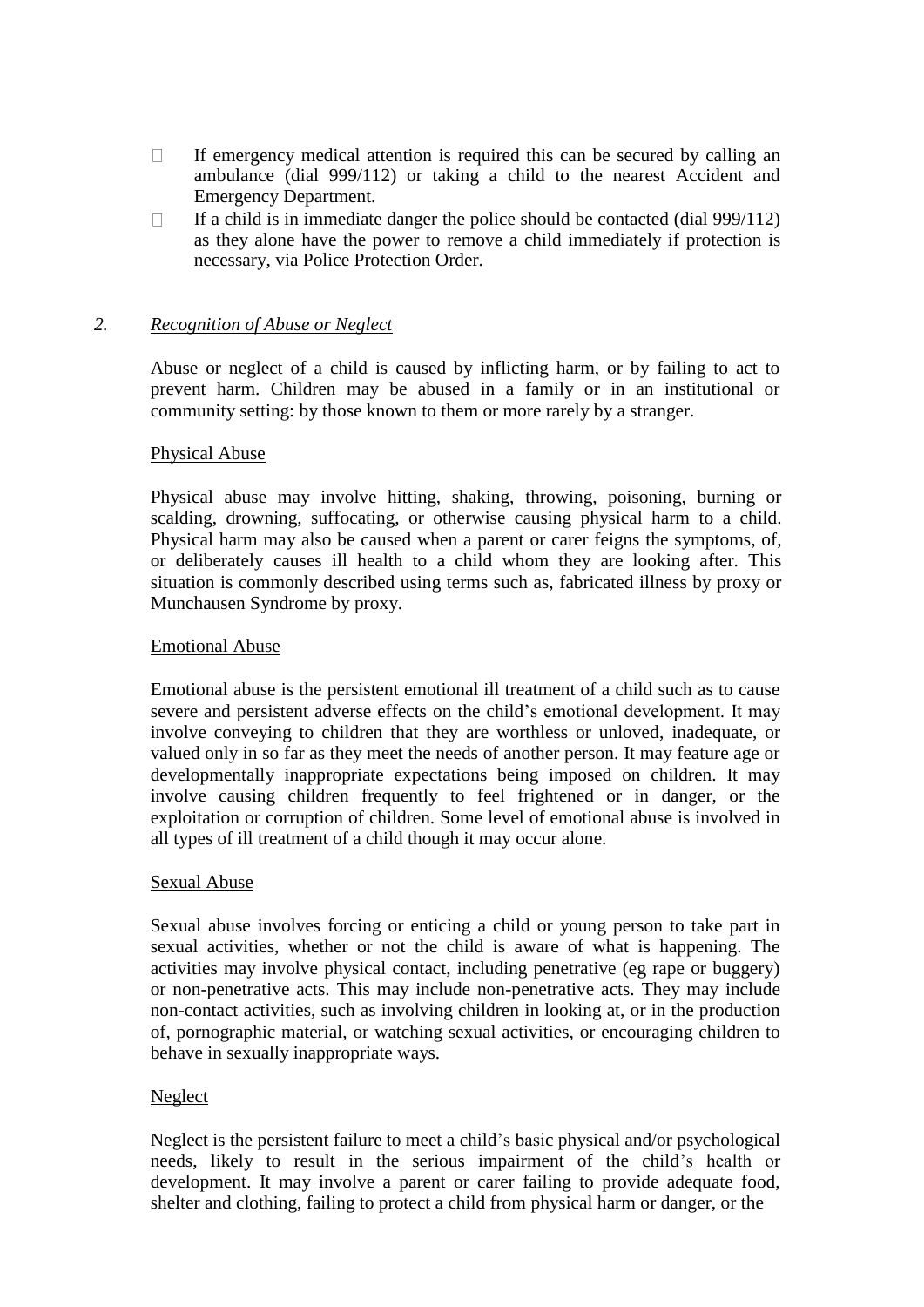failure to ensure access to appropriate medical care or treatment. It may also include neglect of, or unresponsiveness to, a child's basic emotional needs.

Individuals within the organisation need to be alert to the potential abuse of children both within their families and also from other sources including abuse by members of that organisation.

The organisation should know how to recognise and act upon indicators of abuse or potential abuse involving children. There is an expected responsibility for all members of the organisation to respond to any suspected or actual abuse of a child in accordance with these procedures.

It is good practice to be as open and honest as possible with parents/carers about any concerns.

However, you must not discuss your concerns with parents/carers in the following circumstances:

- $\Box$ where sexual abuse is suspected
- where organised or multiple abuse is suspected  $\Box$
- $\Box$ where fictitious illness by proxy (also known as Munchausen Syndrome by proxy) is suspected
- where contacting parents/carers would place a child, yourself or others at immediate  $\Box$ risk.

#### *What to do if children talk to you about abuse or neglect*

It is recognised that a child may seek you out to share information about abuse or neglect or talk spontaneously individually or in groups when you are present. In these situations you must:

- $\Box$ Listen carefully to the child. DO NOT directly question the child.
- $\Box$ Give the child time and attention.
- Allow the child to give a spontaneous account; do not stop a child who is freely  $\Box$ recalling significant events.
- $\Box$ Make an accurate record of the information you have been given taking care to record the timing, setting and people present, the child's presentation as well as what was said. Do not throw this away as it may later be needed as evidence.
- $\Box$ Use the child's own words where possible.
- $\Box$ Explain that you cannot promise not to speak to others about the information they have shared.
- Reassure the child that:  $\Box$ you are glad they have told you; they have not done anything wrong; what you are going to do next.
- Explain that you will need to get help to keep the child safe.  $\Box$
- $\Box$ Do NOT ask the child to repeat his or her account of events to anyone.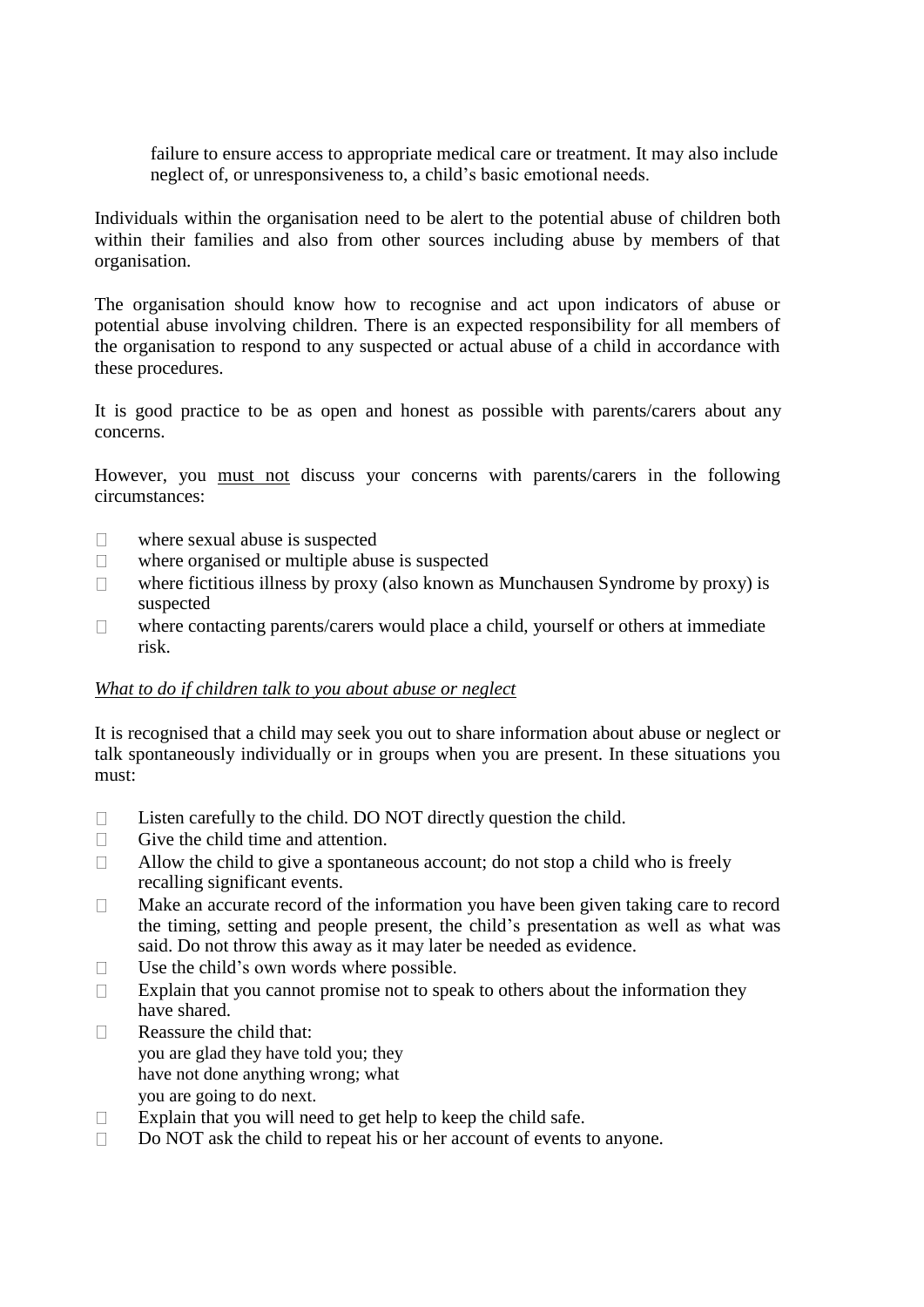## *3. Consulting about your concern*

The purpose of consultation is to discuss your concerns in relation to a child and decide what action is necessary.

You may become concerned about a child who has not spoken to you, because of your observations of, or information about that child.

It is good practice to ask a child why they are upset or how a cut or bruise was caused, or respond to a child wanting to talk to you. This practice can help clarify vague concerns and result in appropriate action.

If you are concerned about a child you must share your concerns. Initially you should talk to one of the people designated as responsible for child protection within your organisation. In Polish Abroad these are: Agnieszka Luczak – Coordinator; Slawomir Zajac – Polish Anglers NI project. If one of those people is implicated in the concerns you should discuss your concerns directly with Social Services.

You should consult externally with your local Social Services Department in the following circumstances:

- $\Box$ when you remain unsure after internal consultation as to whether child protection concerns exist
- $\Box$ when there is disagreement as to whether child protection concerns exist
- $\Box$ when you are unable to consult promptly or at all with your designated internal contact for child protection
- $\Box$ when the concerns relate to any member of the organising committee.

Consultation is not the same as making a referral but should enable a decision to be made as to whether a referral to Social Services or the Police should progress.

### *4. Making a referral*

A referral involves giving Social Services or the Police information about concerns relating to an individual or family in order that enquiries can be undertaken by the appropriate agency followed by any necessary action.

In certain cases the level of concern will lead straight to a referral without external consultation being necessary.

Parents/carers should be informed if a referral is being made except in the circumstances outlined.

However, inability to inform parents for any reason should not prevent a referral being made. It would then become a joint decision with Social Services about how and when the parents should be approached and by whom.

IF YOUR CONCERN IS ABOUT ABUSE OR RISK OF ABUSE FROM SOMEONE NOT KNOWN TO THE CHILD OR CHILD'S FAMILY, YOU